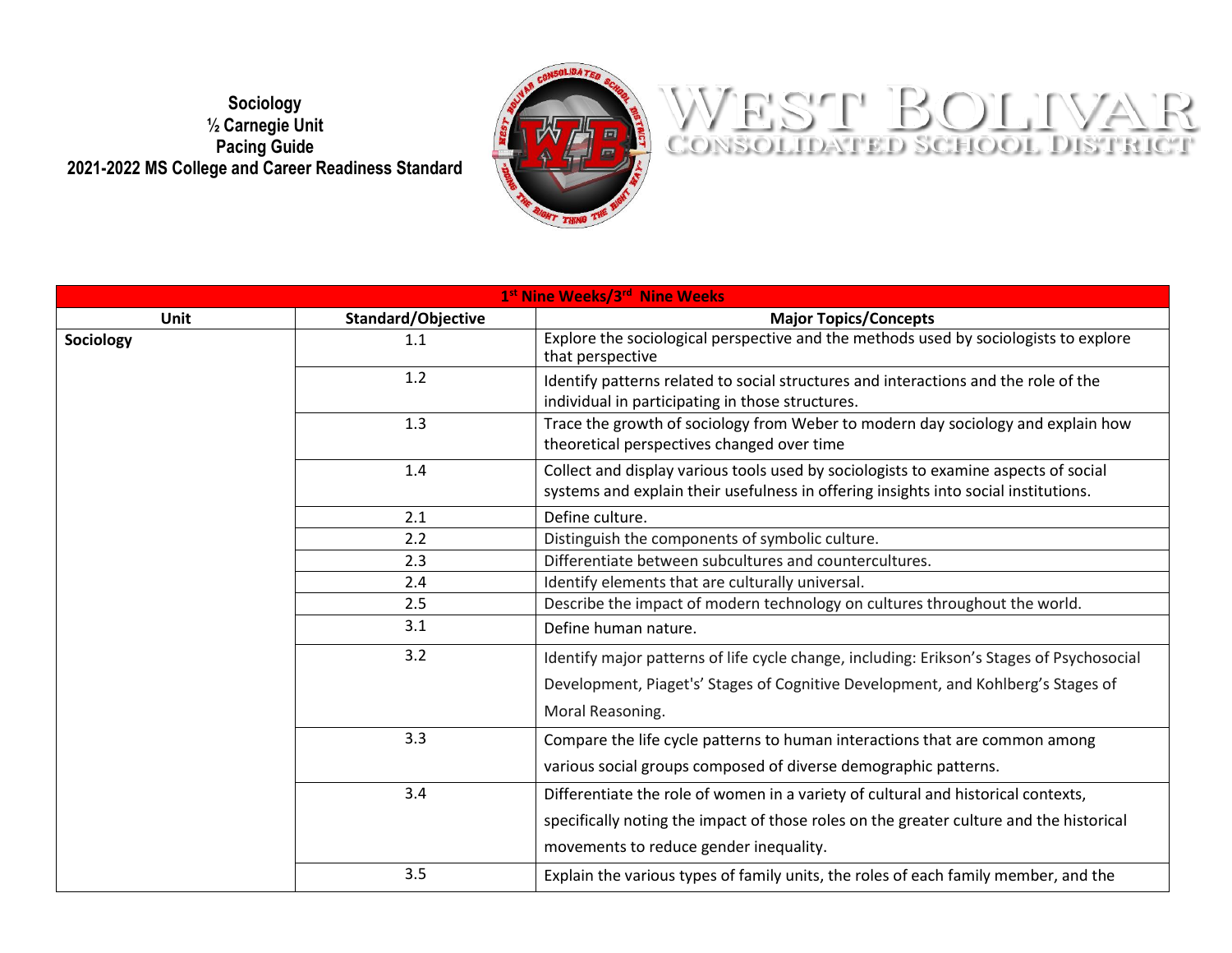|           |      | impact of cultural and economic factors on family functioning.                                                                           |
|-----------|------|------------------------------------------------------------------------------------------------------------------------------------------|
|           | 3.6  | Describe societal institutions including schools, churches, non-profit, media, and                                                       |
|           |      | government organizations, and their impacts on communities and families.                                                                 |
|           | 3.7  | Interpret the ways in which cultural and social forces impact an individual's values,                                                    |
|           |      | behaviors, self-concept, and temperament.                                                                                                |
|           | 3.8  | Compare how various cultures deal with death and dying.                                                                                  |
|           |      |                                                                                                                                          |
|           | 4.1  | Define deviance and conformity.                                                                                                          |
|           | 4.2  | Compare various perspectives on deviance including Symbolic Interactionist,                                                              |
|           |      | Functionalist, and Conflict Perspectives.                                                                                                |
|           | 4.3. | Examine society's reaction to deviance.                                                                                                  |
|           |      | 2 <sup>nd/</sup> Nine Weeks/ 4th Nine Weeks                                                                                              |
| Sociology | 5.1  | Define bureaucracy                                                                                                                       |
|           | 5.2  | Compare the views of Marx and Weber on bureaucracies.                                                                                    |
|           | 5.3  | Identify the characteristics of a bureaucracy.                                                                                           |
|           | 5.4  | Explore the problems that exist within bureaucracies that are universal.                                                                 |
|           | 6.1  | Trace the development of various types of social groups from hunter-gathering cultures<br>to modern day.                                 |
|           | 6.2  | Identify various groups within society and their functions including family, secondary<br>groups, reference groups, and social networks. |
|           | 6.3  | Explain the various dynamics that exist within a group.                                                                                  |
|           | 7.1  | Explore the levels of socioeconomic stratification that exist within the United States and<br>globally and compare.                      |
|           | 7.2  | Explain how the institutions of society perpetuate social status and hinder social<br>mobility.                                          |
|           | 7.3  | Identify the consequences of social class on social mobility and access to healthcare,<br>education, and other resources.                |
|           | 8.1  | Examine the role of race in creating an individual's sense of identity.                                                                  |
|           | 8.2  | Distinguish between race and ethnicity as defining characteristics                                                                       |
|           | 8.3  | Compare the role of age in various cultures as a measurement of social value.                                                            |
|           | 9.1  | Explore the role of the economic systems in various cultures.                                                                            |
|           | 9.2  | Explain the role of education systems in perpetuating societal norms or promoting social<br>mobility.                                    |
|           | 9.3  | Explain the role of marital and family structures as the basic units of culture.                                                         |
|           | 9.4  | Explore the types and roles of religious institutions and beliefs in various cultures.                                                   |
|           | 9.5  | Distinguish the challenges faced by modern society in providing access to quality<br>healthcare.                                         |
|           | 10.1 | Compare and contrast significant social movements, their methods, and their impacts.                                                     |